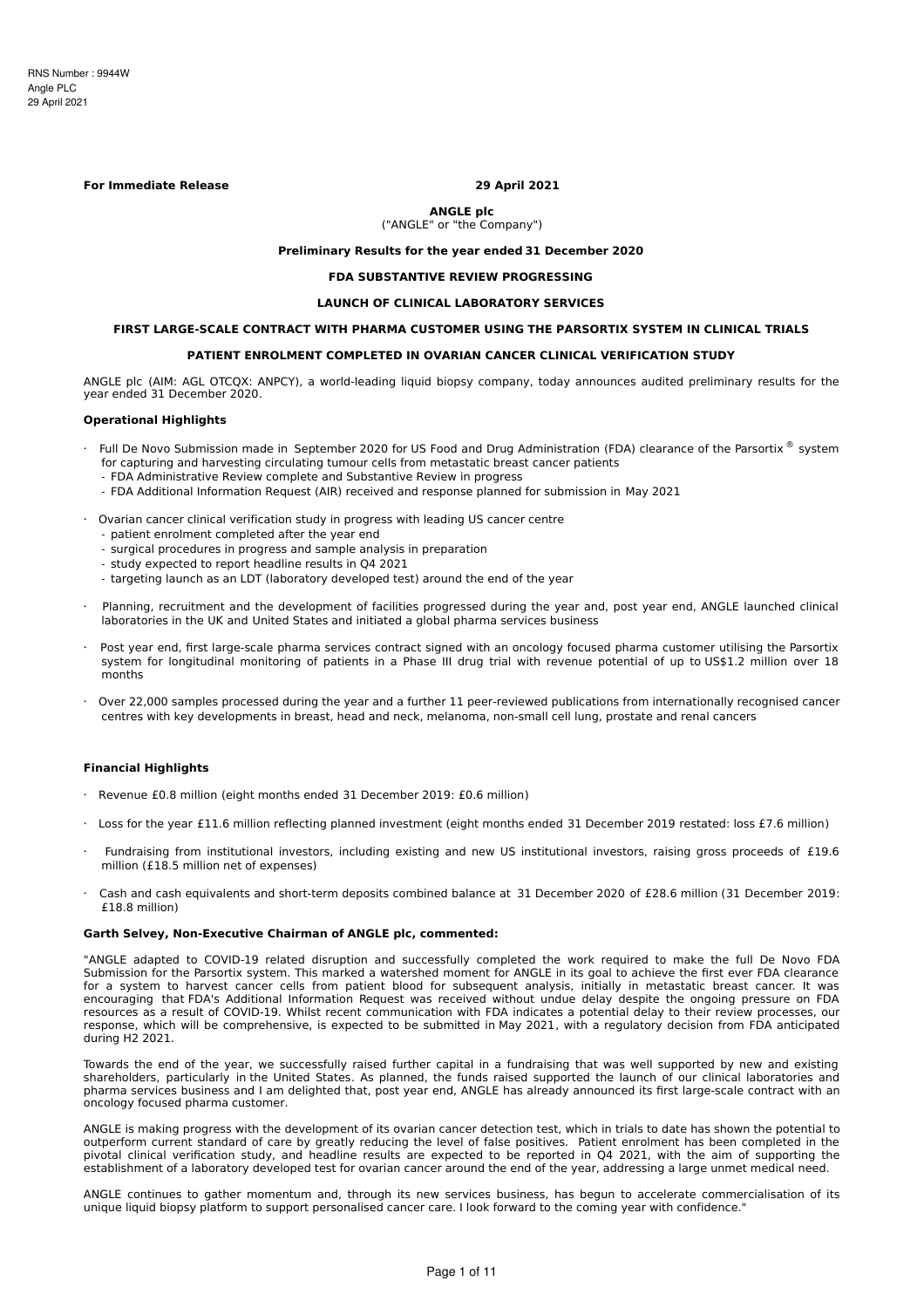# **For further information:**

Matthew Ventimiglia (US)

| +44 (0) 1483 343434 |
|---------------------|
|                     |
|                     |
|                     |
|                     |

# **finnCap Ltd (NOMAD and Joint Broker)**

| Corporate Finance - Carl Holmes, Simon Hicks,<br>Teddy Whiley<br>ECM - Alice Lane, Sunila de Silva | +44 (0)20 7220 0500  |
|----------------------------------------------------------------------------------------------------|----------------------|
| <b>WG Partners (Joint Broker)</b><br>Nigel Barnes, Nigel Birks, Andrew Craig                       | +44 (0) 203 705 9330 |
| <b>FTI Consulting</b><br>Simon Conway, Ciara Martin                                                | +44 (0) 203 727 1000 |

For Frequently Used Terms, please see the Company's website on <https://angleplc.com/investor-relations/glossary/>

**+1 (212) 850 5624**

The information contained within this announcement is deemed by the Company to constitute inside information as stipulated under the EU Market Abuse Regulation (596/2014). Upon the publication of this announcement via <sup>a</sup> regulatory information service, this information is considered to be in the public domain.

These Preliminary Results may contain forward-looking statements. These statements reflect the Board's current view, are subject to a number of material risks and uncertainties and could change in the future. Factors that could cause or contribute to such changes include, but are not limited to, the impact of the COVID-19 pandemic, the general economic climate and market conditions, as well as specific factors including the success of the Group's research and development and commercialisation strategies, the uncertainties related to regulatory clearance and the acceptance of the Group's products by customers.

# **CHAIRMAN'S STATEMENT**

As previously reported, restrictions enforced as a result of COVID-19 disrupted the Company's progress with both its key development programmes during the year, most notably through preventing the collection of blood samples for key studies, including healthy volunteer samples for our De Novo FDA Submission and patient samples for our ovarian cancer clinical verification study.

The Company responded by changing working patterns and introducing new protocols to enable blood collection for the remaining FDA analytical studies. Similarly, University of Rochester Medical Center Wilmot Cancer Institute resumed patient blood collection for the Company's ovarian cancer verification study, once protocols had been put in place, albeit with slower patient enrolment while hospital resources and facilities have been allocated to COVID-19 patients and urgent treatments.

During the year, ANGLE progressed clinical and analytical studies to support a De Novo FDA Submission for its Parsortix system for capturing and harvesting circulating tumour cells from metastatic breast cancer patients and successfully completed the FDA Submission in September 2020. FDA review progress has been encouraging and an Additional Information Request, as had been expected, has been received and is the focus of current work.

Patient enrolment for the Company's ovarian cancer assay clinical verification study resumed in June 2020 and has now completed. The study is expected to report headline results in Q4 2021. A laboratory developed test is scheduled for launch around the end of 2021, pending the results of the study and once the clinical laboratories have received accreditation.

Following a successful fundraise in November 2020, ANGLE has made excellent progress in establishing clinical laboratories in the US and UK, which were launched ahead of schedule. These laboratories are already offering pharma services and, once accredited, will be able to offer validated clinical tests. These will be used as accelerators and demonstrators in support of the Company's established plan for product sales of Parsortix instruments and cassettes and to provide services to pharmaceutical and biotech customers running drug trials. ANGLE has already signed a large-scale pharma services contract for the use of the Parsortix system in three separate global clinical trials.

ANGLE's collaborators and customers continue to demonstrate the Parsortix system's versatility in cancer translational research developing important new applications. This work generated 11 new publications during the year increasing the body of peerreviewed evidence supporting the platform from independent cancer centres.

# **Overview of Financial Results**

Following a detailed review, a number of areas were identified for restatement or reclassification and the prior year numbers have been amended accordingly. These have no cash impact and are explained in Note 8 below. The restatement amendments relate to 1) a judgement that certain of the capitalised product development costs do not meet the IAS 38 criteria and should be expensed rather than capitalised and 2) exchange differences on certain overseas Group loans being recognised in the income statement rather than other comprehensive income resulting in a movement in reserves. The reclassification amendment relates to certain short-term deposits now shown separately from cash and cash equivalents.

Revenue of £0.8 million in the year (eight months ended 31 December 2019: £0.6 million) came mainly from research use of the Parsortix system, with sales impacted due to COVID-19 closures at customer sites. ANGLE continued its investment in studies to develop and validate the clinical application and commercial use of the Parsortix system and began the investment required in its new clinical laboratories and pharma services business, resulting in operating costs of £14.4 million (eight months ended 31 December 2019 restated: £9.5 million) and a loss for the year of £11.6 million (eight months ended 31 December 2019 restated: loss £7.6 million).

The cash and cash equivalents and short-term deposits combined balance was £28.6 million at 31 December 2020 (2019: £18.8 million) with R&D Tax Credits due at 31 December 2020 of £2.1 million (2019: £3.4 million). The cash position was strengthened in November 2020 with a successful placing of new shares with demand from new and existing US and UK institutional investors, which raised gross proceeds of £19.6 million. Proceeds net of expenses were £18.5 million.

### **Strategy**

ANGLE has continued with its sustained focus on its four-pronged strategy for achieving widespread adoption of its Parsortix system in the emerging multi-US\$ billion liquid biopsy market: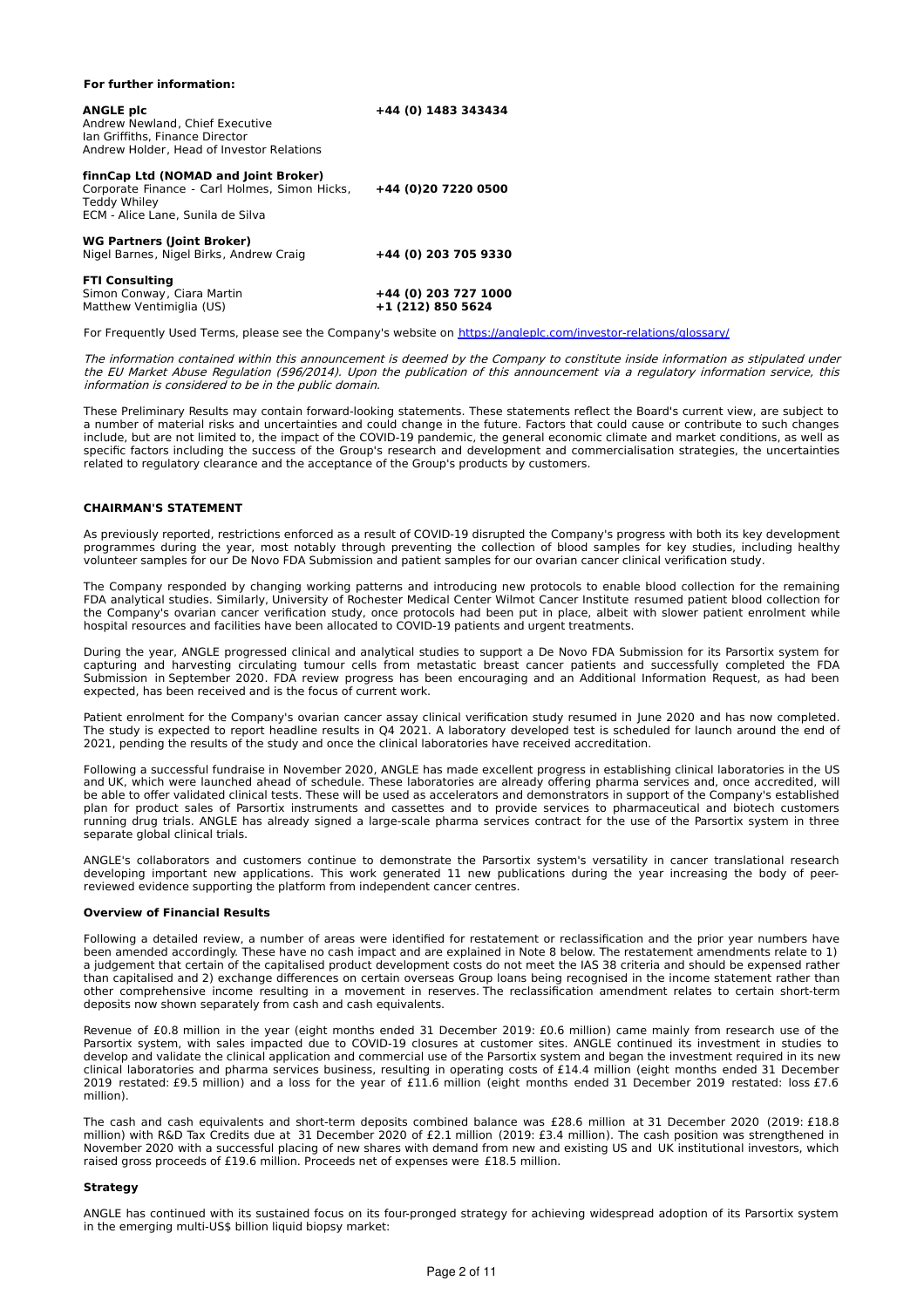- 1) Completion of rigorous large-scale clinical studies run by leading cancer centres, demonstrating the effectiveness of different applications of the system in cancer patient care
- 2) Securing regulatory approval of the system with the emphasis on FDA clearance as the de facto global gold standard. ANGLE is seeking to be the first company ever to gain FDA clearance for a system which harvests circulating tumour cells (CTCs) from the blood of patients (initially metastatic breast cancer patients) for subsequent analysis
- 3) Building a body of published evidence from leading cancer centres showing the utility of the system through peer-reviewed publications, scientific data and clinical research evidence, highlighting a wide range of potential applications
- 4) Establishing partnerships with large healthcare companies for market deployment and development of multiple other clinical applications incorporating the Parsortix system

ANGLE has also made excellent progress in establishing clinical laboratories in the United States and the UK that will have the capability of offering validated clinical tests. These will be used as accelerators and demonstrators in support of the Company's established plan for product sales of Parsortix instruments and cassettes and to provide services to pharmaceutical and biotech customers running drug trials.

# **FDA De Novo application submitted and in substantive review**

ANGLE is seeking to become the first ever company to receive FDA clearance for a medical device that harvests intact circulating tumour cells from the blood of metastatic breast cancer patients for subsequent analysis. US regulatory clearance by FDA is considered the global standard for approval of medical devices and diagnostics.

On 28 September 2020, ANGLE announced it had submitted a full De Novo FDA Submission for its Parsortix PC1 system seeking FDA clearance for use with metastatic breast cancer (MBC) patients. The Submission comprised over 400 technical reports and documents characterising the system. This included the assessment, inter alia, of performance with clinical samples, recovery, linearity, limit of detection, reproducibility, repeatability, blood volume, blood stability and interfering substances both exogenous and endogenous, requiring over 15,000 samples to be run on the Parsortix system in the UK and at clinical sites in the United States. This process, combined with the manufacture of the Parsortix system and associated consumables, has been completed and fully documented under ANGLE's ISO 13485 quality system and in compliance with numerous other technical and quality standards active in the United States and Europe. The Submission was also designed to meet the requirements for European CE Mark and, if granted clearance by FDA in the United States, ANGLE intends to register for European CE Mark clearance allowing clinical sales in both the United States and Europe for the intended use.

As announced on 20 October 2020, ANGLE received an Acceptance Review Notification from FDA that the Submission was accepted. The administrative acceptance review is a formal process undertaken by FDA to determine that the Submission contains all of the necessary elements and information needed by FDA to proceed with substantive review.

Following substantive review, FDA has provided a written response in the form of an Additional Information Request (AIR). Receipt of an AIR was expected and is in line with typical De Novo clearance processes. Some of the technical information requested necessitates some targeted additional analytical studies. These additional analytical studies do not require patient samples and ANGLE anticipates that the necessary studies, which are currently in progress, can be completed and the response submitted in May 2021. FDA regulatory decision is anticipated during H2 2021.

As previously communicated, ANGLE is following a De Novo FDA process for the Parsortix system as there is no identified predicate device. Consequently, there is inherent uncertainty over the timing of the process and its ultimate success. The outcome and timing of any FDA regulatory decision is entirely dependent on FDA's review and response to the Company's Submission. Whilst there has not been a delay to date, in its communication with FDA, ANGLE has been advised that, due to unprecedented allocation of resources to COVID-19 priorities, it is currently unclear how quickly FDA will be able to review ANGLE's response to the AIR once it has been submitted.

### **Ovarian cancer clinical application**

ANGLE's ovarian cancer clinical verification study is in progress and is being undertaken by the University of Rochester Medical Center (URMC) Wilmot Cancer Institute, New York, USA to evaluate the use of ANGLE's combined Parsortix ® and HyCEAD™ platforms as a simple blood test to detect the presence of ovarian cancer in women with an abnormal pelvic mass.

A positive outcome from the study will support ANGLE's plans to launch a clinical assay for the detection of ovarian cancer in women with an abnormal pelvic mass, with both high sensitivity (correctly detecting cancer) and high specificity (correctly detecting no cancer with a low false positive rate).

Post year end, patient enrolment for this pivotal study has completed and, following surgical procedures and analysis of the patient samples, headline results of the study are expected in Q4 2021.

Once the new performance data is available and assuming positive results, ANGLE intends to establish this test as a laboratory developed test (LDT) in an accredited clinical laboratory setting. The test has the potential to significantly improve patient outcomes whilst also reducing overall healthcare costs and is scheduled for launch around the end of 2021.

# **PD-L1 assessment capability**

There are now several published studies demonstrating the use of the Parsortix system for enabling the molecular analysis of CTCs in solid tumours, including the investigation of PD-L1 (programmed death-ligand 1) expression, a key target for leading immunotherapy drugs.

During the year, ANGLE made significant progress in developing an immunofluorescence (IF) imaging assay for determination of PD-L1 expression levels in CTCs harvested by the Parsortix system. This work has been completed and we have a method for assessing the presence and number of PD-L1 positive and PD-L1 negative CTCs in patient blood samples. This approach examines actual cells (cytological analysis) as opposed to molecular analysis approaches, which work with cell lysates (nucleic contents of cells that have been broken open, analysed as a mixture). Currently the PD-L1 expression assay is Research Use Only, however we are examining options for clinical development.

The newly developed in-house cell-based approach will enable use of the Parsortix system to assess PD-L1 status using two complementary techniques, molecular analysis and cell imaging with IF. We believe this is a powerful combination, which, together with the key advantages of the Parsortix system to capture both epithelial and mesenchymal CTCs (traditional antibody-based systems fail to capture the clinically relevant mesenchymal CTCs) and to capture CTC clusters, may provide significant benefits to the pharma services market.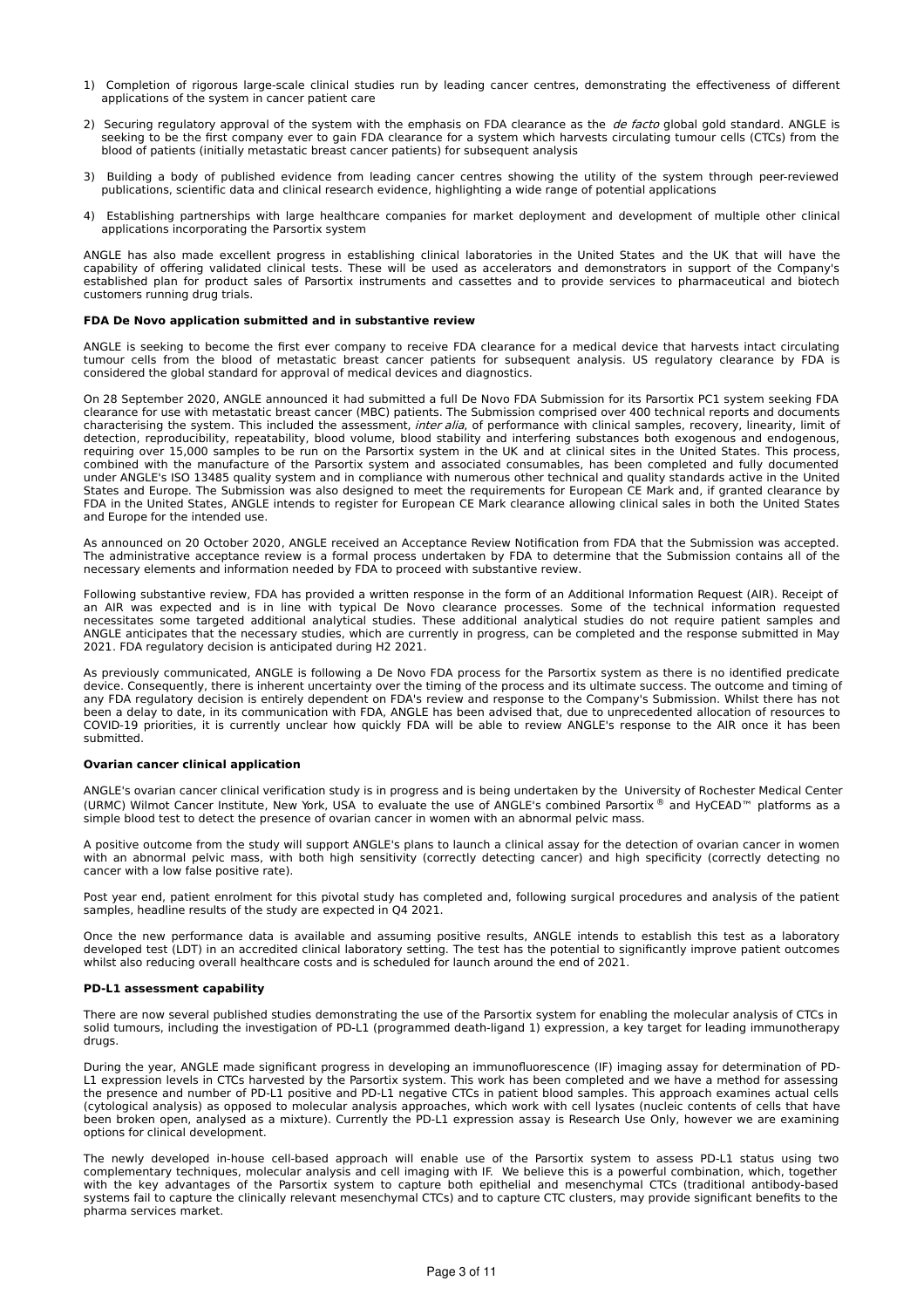### **Launch of clinical laboratories and pharma services**

ANGLE has made excellent progress in establishing clinical laboratories in the United States and the UK that will have the capability of offering validated clinical tests. The laboratories, in Guildford, UK and Plymouth Meeting, Pennsylvania, United States were completed ahead of schedule in Q1 2021 and are now processing clinical samples for global clinical trials. The laboratories will be used as accelerators and demonstrators in support of the Company's established plan for product sales of Parsortix instruments and cassettes and to provide services to pharmaceutical and biotech customers running clinical trials.

In April 2021 ANGLE announced that it has secured its first large-scale pharma services contract. The customer, a pharma company with numerous cancer drugs under development and forecast revenues exceeding US\$1 billion per annum, selected ANGLE's Parsortix system to undertake longitudinal monitoring of patients in a Phase III global clinical trial in prostate cancer and two other smaller Phase I clinical trials. Longitudinal monitoring relates to assessing a patient's condition at multiple time points (i.e. before, during and after drug intervention), which cannot be achieved with tissue biopsy.

The contract is expected to be worth up to US\$1.2 million over 18 months. The Phase I studies, if successful, could progress to larger Phase II studies and, if successful, much larger Phase III studies.

The services cover the capture, harvest and analysis of CTCs and CTC clusters. Samples are being shipped from multiple study centres to ANGLE's clinical laboratories in the United States and the UK for analysis using the Parsortix system.

The contract represents the first large-scale adoption of the Parsortix system for processing patient blood samples to help inform decision making in cancer drug trials. Importantly, the customer recognises the advantage in capturing mesenchymal as well as epithelial cancer cells and the importance that CTC clusters as well as single CTCs may have in the progression of disease, metastasis, and drug resistance.

The Parsortix liquid biopsy has particular advantages in capturing intact cancer cells including mesenchymal cells and clusters and provides the opportunity for longitudinal testing in a clinical setting, which is not possible with tissue biopsy. ANGLE believes that longitudinal monitoring of CTCs will prove highly attractive to the pharma industry looking for new insights in cancer drug trials.

In a further initiative, ANGLE has identified numerous immunotherapy cancer drug trials in progress or planned where assessment of PD-L1 status on CTCs from patient blood samples may have a major bearing on whether the trial is successful. The new trials being planned are targets for adoption of the Parsortix system and ANGLE is developing a service capability to be able to process samples on a commercial basis as part of these trials. ANGLE has established a dialogue with prospective customers and collaborators for the deployment of PD-L1 analysis capabilities in pharma services cancer drug trials.

### **Building a body of published evidence**

The Company's strategy to secure research use adoption of the Parsortix system by leading cancer research centres, in order to get independent third parties driving development of new clinical applications, continues to build momentum.

Over 115,000 samples have been processed using the Parsortix system as at 31 December 2020, with over 22,000 samples in the year. There were 37 peer-reviewed publications as at 31 December 2020 with 11 new publications announced during the year (see <https://angleplc.com/library/publications/>):

- Edith Cowan University, Perth, Australia demonstrating prognostication and treatment response in melanoma with the Parsortix system out-performing competing systems in head-to-head comparisons
- · University Medical Center Hamburg-Eppendorf, Germany with validated standardised Parsortix system protocols for use in future clinical trials in metastatic breast cancer including single cell analysis
- Istituto Nazionale Tumori di Milano, Milano, Italy showing the Parsortix system out-performing other CTC systems in renal cell carcinoma
- · University Medical Center Hamburg-Eppendorf, Germany with breakthrough research showing the investigation of brain metastasis in non-small cell lung cancer and the potential for a Parsortix system blood test to replace a highly invasive tissue biopsy of the patient's brain
- · University of Athens, Greece demonstrating molecular analysis in head and neck squamous cell carcinoma and key advantages of the Parsortix system over other CTC systems
- · University of Southern California, USA developing a workflow for RNA gene expression in prostate cancer with key advantages compared to alternative approaches
- Liquid Biopsy Analysis Unit at the Health Research Institute of Santiago, Spain on the assessment of MET alterations on CTCs as a target for MET inhibitor drugs in head and neck cancer and non-small cell lung cancer opening an important new revenue opportunity for ANGLE with pharma services
- · University of Southern California, USA compared the Parsortix system liquid biopsy to tissue biopsy of a metastatic site in metastatic breast cancer. Potential actionable therapeutic targets were found in the Parsortix system liquid biopsy that were missed in the tissue biopsy of a single metastatic site
- Laboratory of Translational Oncology, School of Medicine, University of Crete, Greece published breakthrough research using the Parsortix system to assess whether non-small cell lung cancer patients will respond to immunotherapy drugs. This potentially opens a new market for ANGLE for use in PD-L1 cancer drug trials worth an estimated US\$1 billion per annum globally
- · University of Basel, using the Parsortix system to research the role of hypoxia (reduced oxygen levels) in promoting breast cancer metastasis
- · University of Texas MD Anderson Cancer Center , United States showing CTCs harvesting by the Parsortix system can be analysed using multiple downstream molecular techniques.

Following the year end, there were four further publications of note:

- · Western University and Lawson Health Research Institute , Ontario, Canada demonstrating the performance of the Parsortix system in a head-to-head comparison with the leading antibody-based CTC system
- · CANCER-ID Consortium, the Europe-wide Public-Private-Partnership aimed at standardising protocols and driving wide adoption of liquid biopsy in clinical practice, establishing the performance and technical capabilities of five CTC isolation platforms, in which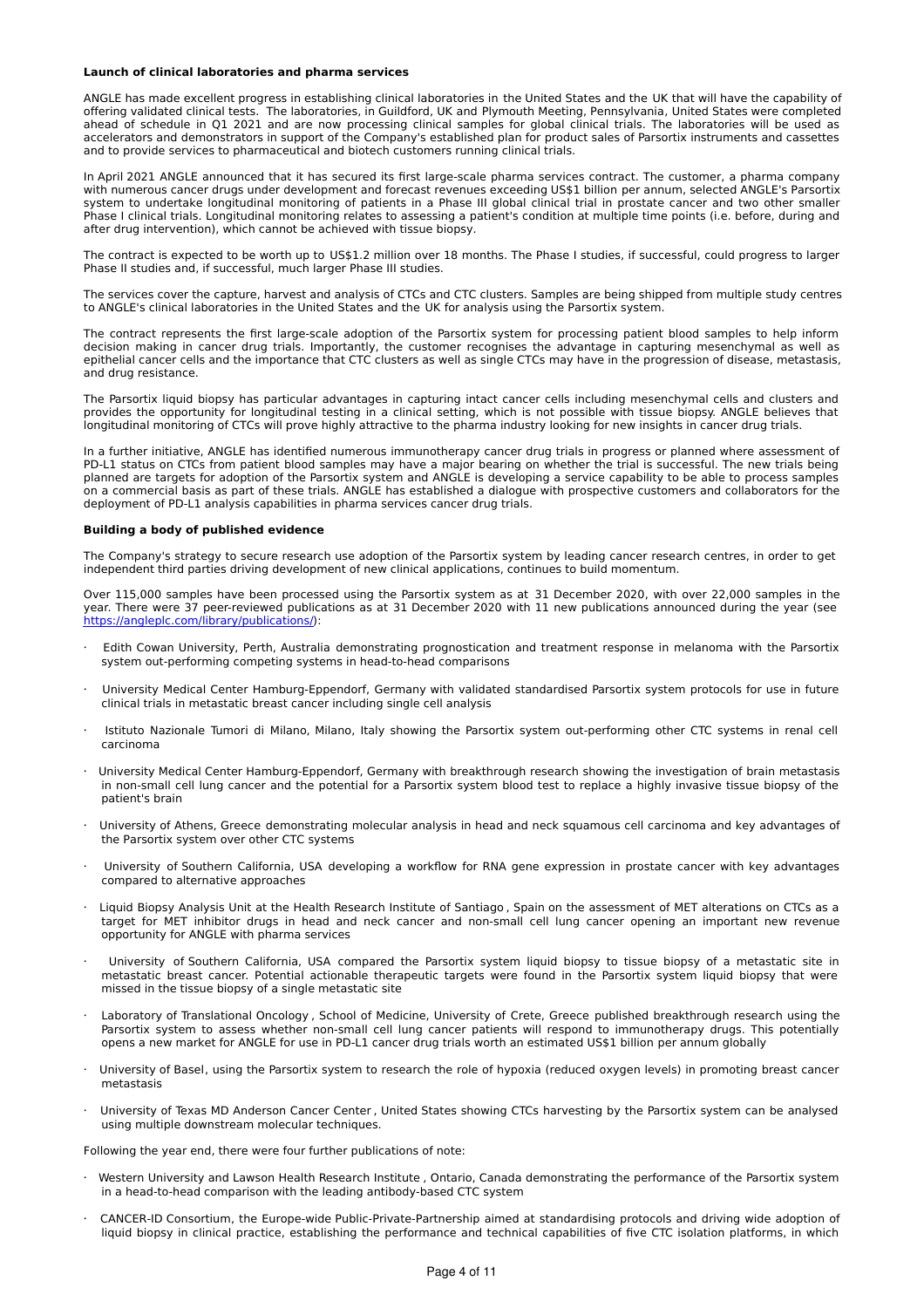key advantages of the Parsortix system were identified

- National and Kapodistrian University of Athens, Greece demonstrating the utility of the Parsortix system for minimally invasive, longitudinal monitoring of changes in CTC gene expression in non-small cell lung cancer patients with an EGFR mutation being treated with the tyrosine kinase inhibitor (TKI), Osimertinib (AstraZeneca's Tagrisso®)
- · University Medical Centre Hamburg-Eppendorf, Germany demonstrating the ability of the Parsortix system to harvest CTCs with a mesenchymal phenotype, which can be used to detect the metastatic biomarker cysteine-rich angiogenetic inducer 61 (Cyr61) in breast cancer patients.

To date, 26 separate cancer centres from around the world have published positive reports on their use of the Parsortix system. Leading independent cancer centres throughout Europe, North America and elsewhere using the Parsortix system are working on developments in 24 different cancer types.

# **Progressing partnerships with large healthcare companies**

Large-scale deployment of the Parsortix system across numerous cancer types and application areas requires ANGLE to partner with large, global healthcare companies to take advantage of their distribution and sales channels and economic resources. Discussions continue with companies in relevant fields: medtech companies, pharma companies, contract research organisations and reference laboratories (laboratories offering clinical tests). We expect to see our partnership programme accelerate once FDA clearance for the Parsortix system has been achieved.

# **COVID-19**

The Company has had some short-term negative impacts from government lockdowns associated with COVID-19. While this created an initial need to adapt the operating model, it has not had any significant long-term impact on the Company.

During lockdowns, 'non-essential' screening, surgical and other procedures for cancer treatment have been postponed, delayed or cancelled by clinical institutions across the world. This extends to procedures such as tissue biopsies both of primary cancer sites for diagnosis and secondary cancer sites for treatment selection. The delay of these procedures may have significant adverse impacts on patients. This highlights the need for the regulatory approval of a CTC based liquid biopsy alternative to such invasive tissue biopsy procedures. Harvested cancer cells from a simple blood test that could be used to progress a patient's diagnosis and treatment while reducing the time to answer delays associated with the processing and pathological evaluation of tissue biopsies would be extremely valuable. The blood draw could be undertaken at the patient's home avoiding the need for the patient to visit the clinical institution for a surgical procedure.

### **Outlook**

The Company adapted to COVID-19 related disruption and successfully completed the work required to make the full De Novo FDA Submission for the Parsortix system. This marked a watershed moment for ANGLE in its goal to achieve the first ever FDA clearance for a system to harvest cancer cells from patient blood for subsequent analysis, initially in metastatic breast cancer. It was encouraging that the Additional Information Request was received without undue delay despite the ongoing pressure on FDA resources as a result of COVID-19. Whilst recent communication with FDA indicates a potential delay to their review processes, we anticipate a regulatory decision during H2 2021. Approval for use of the Parsortix system with MBC patients would open up a market that ANGLE estimates is worth a potential US\$3.9 billion per annum in the United States alone.

Towards the end of the year, we successfully raised further capital in a fundraising that was well supported by new and existing shareholders, particularly in the United States. As planned, the funds raised supported the launch of our commercial laboratory and pharma services business. Post year end, ANGLE has announced its first large-scale contract with an oncology focused pharma customer. The signing of a commercial contract with its first pharma customer validates this strategy and ANGLE looks forward to announcing the further expansion of this business and additional customer agreements in due course.

ANGLE is making progress with the development of its ovarian cancer test, which in clinical studies to date has shown the potential to out-perform current standard of care by greatly reducing the level of false positives. Patient enrolment has been completed in the pivotal clinical verification study, and headline results are expected to be reported in Q4 2021, with the aim of supporting the establishment of a laboratory developed test for ovarian cancer around the end of the year, addressing a large unmet medical need.

In 2020, ANGLE made significant progress towards its strategic objectives and has set a solid foundation for the future. The start of 2021 has seen ANGLE continue to gather momentum and, through its new services business, has begun to accelerate commercialisation of its unique liquid biopsy platform to support personalised cancer care. The planned roll-out of its sample-toanswer solutions and expansion of pharma services business will further strengthen the ANGLE offering as we move through the year.

# **ANGLE PLC CONSOLIDATED STATEMENT OF COMPREHENSIVE INCOME FOR THE YEAR ENDED 31 DECEMBER 2020**

|                                |      | Year ended<br>31 December 2020 | 8 months ended<br>31 December<br>2019<br>(Restated*) |
|--------------------------------|------|--------------------------------|------------------------------------------------------|
|                                | Note | £'000                          | £'000                                                |
| Revenue                        |      | 762                            | 581                                                  |
| Cost of sales                  |      | (165)                          | (142)                                                |
| <b>Gross profit</b>            |      | 597                            | 439                                                  |
| Other operating income         |      | 79                             | 61                                                   |
| Operating costs                |      | (14, 407)                      | (9, 512)                                             |
| <b>Operating profit/(loss)</b> |      | (13, 731)                      | (9,012)                                              |
| Finance income                 |      | 78                             | 40                                                   |
| Finance costs                  |      | (92)                           | (66)                                                 |
| Profit/(loss) before tax       |      | (13, 745)                      | (9,038)                                              |
| Tax (charge)/credit            | 5    | 2,139                          | 1,482                                                |
| Profit/(loss) for the period   |      | (11, 606)                      | (7, 556)                                             |

Other comprehensive income/(loss)

Items that may be subsequently reclassified to profit or loss: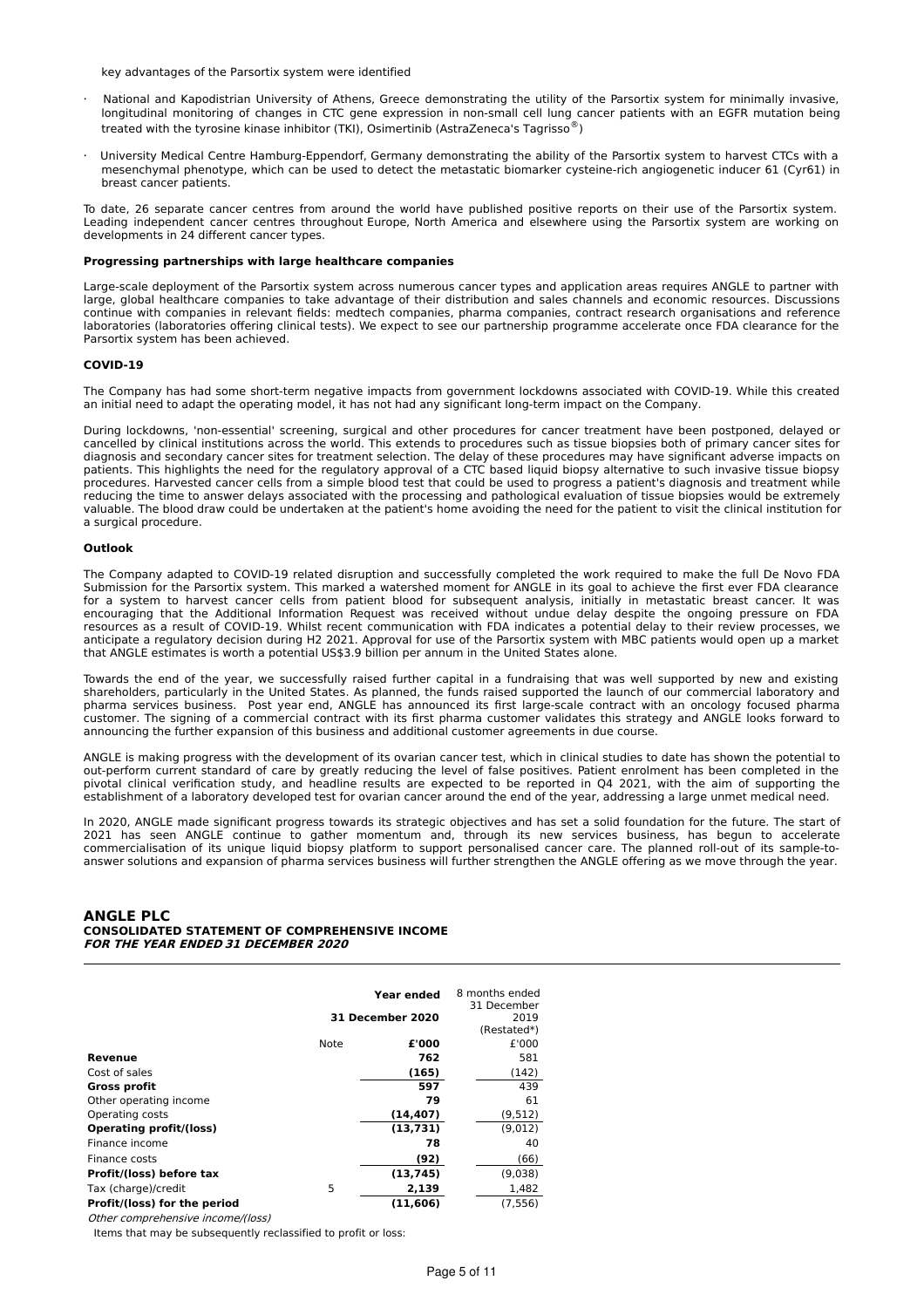| Exchange differences on translating<br>foreign operations              |   | 562       | 241      |
|------------------------------------------------------------------------|---|-----------|----------|
| Other comprehensive income/(loss)<br>Total comprehensive income/(loss) |   | 562       | 241      |
| for the period                                                         |   | (11, 044) | (7, 315) |
| Earnings/(loss) per share<br>attributable to owners of the parent      |   |           |          |
| Basic and Diluted (pence per share)                                    | 6 | (6.52)    | (4.62)   |

All activity arose from continuing operations.

\* The impact of the restatement is described in Note 8.

# **ANGLE PLC CONSOLIDATED STATEMENT OF FINANCIAL POSITION AS AT 31 DECEMBER 2020**

|                                            |      | <b>31 December</b><br>2020 | 31<br>December<br>2019<br>(Restated*) | 30 April<br>2019<br>(Restated*) |
|--------------------------------------------|------|----------------------------|---------------------------------------|---------------------------------|
|                                            | Note | £'000                      | £'000                                 | £'000                           |
| Assets                                     |      |                            |                                       |                                 |
| <b>Non-current assets</b>                  |      |                            |                                       |                                 |
| Intangible assets                          |      | 3,710                      | 3,974                                 | 4,149                           |
| Property, plant and                        |      |                            |                                       |                                 |
| equipment<br>Right-of-use assets           |      | 1,176<br>1,233             | 1,508                                 | 1,347                           |
| <b>Total non-current</b>                   |      |                            | 1,514                                 |                                 |
| assets                                     |      | 6,119                      | 6,996                                 | 5,496                           |
| <b>Current assets</b>                      |      |                            |                                       |                                 |
| Inventories                                |      | 742                        | 788                                   | 988                             |
| Trade and other                            |      |                            |                                       |                                 |
| receivables                                |      | 1,443                      | 627                                   | 942                             |
| Taxation                                   |      | 2,127                      | 3,398                                 | 1,900                           |
| Short-term deposits                        |      | 16,538                     | 15,009                                |                                 |
| Cash and cash<br>equivalents               |      | 12,080                     | 3,757                                 | 11,010                          |
| <b>Total current assets</b>                |      | 32,930                     | 23,579                                | 14,840                          |
|                                            |      |                            |                                       |                                 |
| <b>Total assets</b>                        |      | 39,049                     | 30,575                                | 20,336                          |
| <b>Liabilities</b>                         |      |                            |                                       |                                 |
| <b>Non-current</b>                         |      |                            |                                       |                                 |
| <b>liabilities</b>                         |      |                            |                                       |                                 |
| Lease liabilities                          |      | (928)                      | (1,201)                               |                                 |
| <b>Total non-current</b><br>liabilities    |      | (928)                      | (1,201)                               |                                 |
| <b>Current liabilities</b>                 |      |                            |                                       |                                 |
| Lease liabilities                          |      | (434)                      | (352)                                 |                                 |
| Trade and other                            |      |                            |                                       |                                 |
| payables                                   |      | (3,343)                    | (2,425)                               | (3,684)                         |
| <b>Total current</b><br><b>liabilities</b> |      |                            |                                       |                                 |
|                                            |      | (3,777)                    | (2, 777)                              | (3,684)                         |
| <b>Total liabilities</b>                   |      | (4,705)                    | (3,978)                               | (3,684)                         |
| <b>Net assets</b>                          |      | 34,344                     | 26,597                                | 16,652                          |
| Equity                                     |      |                            |                                       |                                 |
| Share capital                              | 7    | 21,540                     | 17,277                                | 14,349                          |
| Share premium                              |      | 81,532                     | 67,272                                | 53,273                          |
| Share-based payments                       |      |                            |                                       | 1,266                           |
| reserve                                    |      | 1,745                      | 1,518                                 |                                 |
| Other reserve                              |      | 2,553                      | 2,553                                 | 2,553                           |
| <b>Translation reserve</b>                 |      | (3,785)                    | (4, 347)                              | (4,588)                         |
| <b>Accumulated losses</b>                  |      | (69, 139)                  | (57, 574)                             | (50,099)                        |
| <b>ESOT shares</b>                         |      | (102)                      | (102)                                 | (102)                           |
| <b>Total equity</b>                        |      | 34,344                     | 26,597                                | 16,652                          |

\* The impact of the restatement is described in Note 8. In addition the Group had classified short-term deposits within cash and cash equivalents in the Financial Statements at 31 December 2019. These deposits required a notice period of 95 days in order to access the cash and therefore do<br>not strictly comply with the "readily convertible" requirements of IAS 7. The

# **ANGLE PLC**

**CONSOLIDATED STATEMENT OF CASH FLOWS FOR THE YEAR ENDED 31 DECEMBER 2020**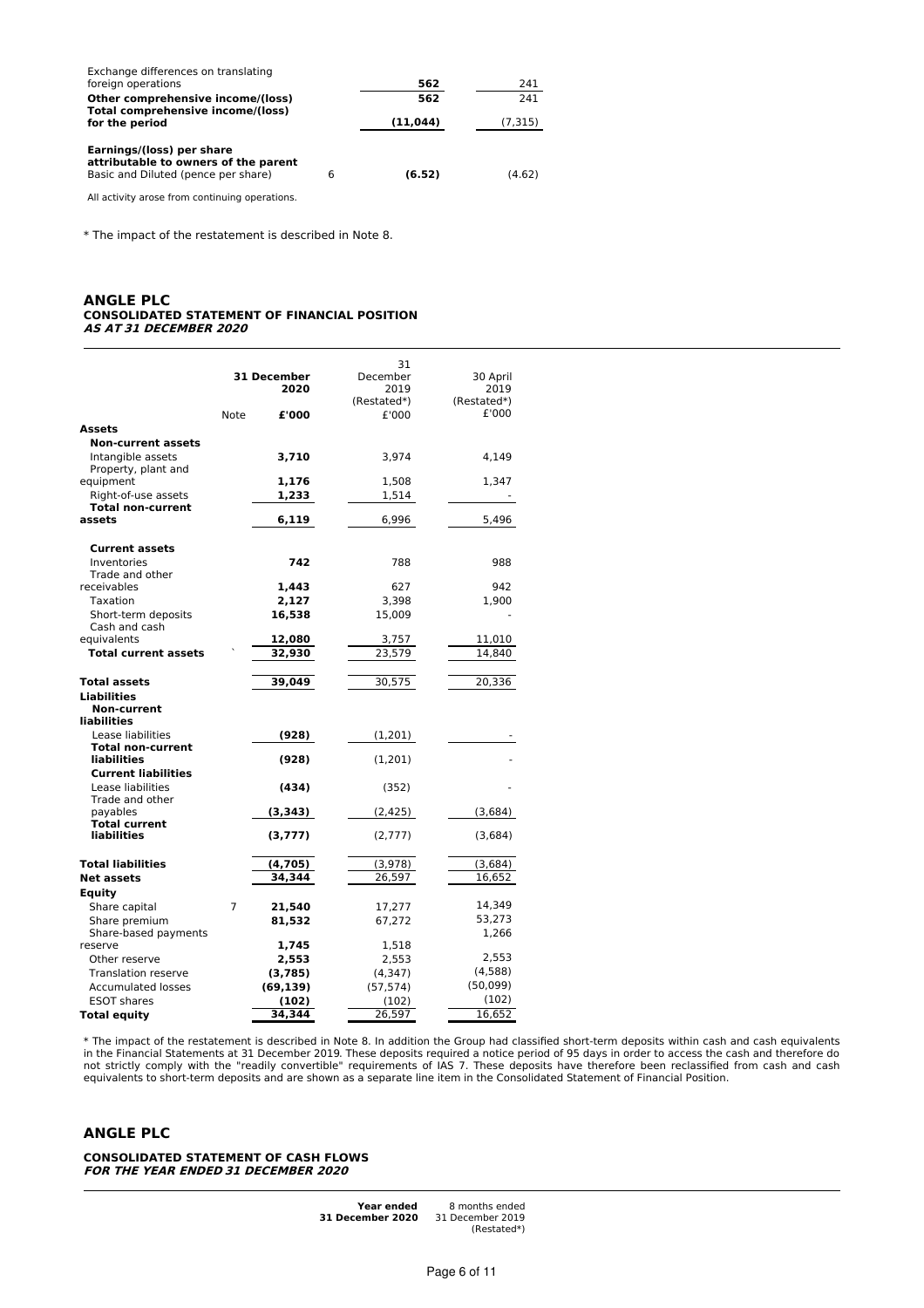|                                                                                              | £'000                   | £'000     |
|----------------------------------------------------------------------------------------------|-------------------------|-----------|
| <b>Operating activities</b>                                                                  |                         |           |
| Profit/(loss) before tax                                                                     | (13, 745)               | (9,038)   |
| Adjustments for:                                                                             |                         |           |
| Depreciation of property, plant and equipment<br>Depreciation and impairment of right-of-use | 661                     | 432       |
| assets                                                                                       | 421                     | 219       |
| (Profit)/loss on disposal of property, plant and<br>equipment                                | $\overline{\mathbf{z}}$ | 13        |
| Amortisation and impairment of intangible assets                                             | 337                     | 240       |
| Share-based payments                                                                         | 268                     | 333       |
| Exchange differences                                                                         | 565                     | 235       |
| Net finance (income)/costs                                                                   | 14                      | 26        |
| Operating cash flows before movements in working<br>capital                                  | (11, 477)               | (7, 540)  |
| (Increase)/decrease in inventories                                                           | 14                      | 90        |
| (Increase)/decrease in trade and other<br>receivables                                        | (658)                   | 314       |
| Increase/(decrease) in trade and other payables                                              | 872                     | (1, 171)  |
| Operating cash flows                                                                         | (11, 249)               | (8,307)   |
| Research and development tax credits received                                                | 3,410                   |           |
| Overseas tax payments                                                                        | (9)                     | (59)      |
| Net cash from/(used in) operating activities                                                 | (7, 848)                | (8,366)   |
| <b>Investing activities</b>                                                                  |                         |           |
| Purchase of property, plant and equipment                                                    | (412)                   | (529)     |
| Purchase of intangible assets                                                                | (94)                    | (66)      |
| Transfer to short-term deposits                                                              | (1,530)                 | (15,009)  |
| Interest received                                                                            | 70                      | 40        |
| Net cash from/(used in) investing activities                                                 | (1.966)                 | (15, 564) |
| <b>Financing activities</b>                                                                  |                         |           |
| Net proceeds from issue of share capital                                                     | 18,650                  | 16,921    |
| Interest paid                                                                                |                         | (2)       |
| Principal elements of lease payments                                                         | (463)                   | (231)     |
| Interest elements of lease payments                                                          | (44)                    | (13)      |
| Net cash from/(used in) financing activities<br>Net increase/(decrease) in cash and cash     | 18,143                  | 16,675    |
| equivalents                                                                                  | 8,329                   | (7, 255)  |
| Cash and cash equivalents at start of period                                                 | 3,757                   | 11,010    |
| Effect of exchange rate fluctuations                                                         | (6)                     | 2         |
| Cash and cash equivalents at end of period                                                   | 12,080                  | 3,757     |
| Cash at bank - immediate access                                                              | 4,074                   | 1,556     |
| Cash at bank - restricted access (35 day notice)                                             | 8,006                   | 2,201     |
| Cash and cash equivalents at end of period                                                   | 12,080                  | 3.757     |

# **ANGLE PLC**

# **CONSOLIDATED STATEMENT OF CASH FLOWS (Continued) FOR THE YEAR ENDED 31 DECEMBER 2020**

|                                                      | Year ended<br><b>31 December</b><br>2020 | 8 months ended<br>31 December 2019<br>(Restated*)<br>£'000 |
|------------------------------------------------------|------------------------------------------|------------------------------------------------------------|
|                                                      | £'000                                    |                                                            |
| Cash and cash equivalents at end of period           | 12,080                                   | 3.757                                                      |
| Short-term deposits                                  | 16,538                                   | 15,009                                                     |
| Cash and cash equivalents and short-term<br>deposits | 28.618                                   | 18.766                                                     |

\* The impact of the restatement is described in Note 8. In addition the Group had classified short-term deposits within cash and cash equivalents<br>in the Financial Statements at 31 December 2019. These deposits required a n equivalents to short-term deposits and are shown as a separate line item in the Consolidated Statement of Financial Position.

# **ANGLE PLC**

# **CONSOLIDATED STATEMENT OF CHANGES IN EQUITY FOR THE YEAR ENDED 31 DECEMBER 2020**

| Equity attributable to owners of the parent ------------------------------<br>Share-<br>based |                         |                  |                     |                  |                                              |                                             |                       |                                |
|-----------------------------------------------------------------------------------------------|-------------------------|------------------|---------------------|------------------|----------------------------------------------|---------------------------------------------|-----------------------|--------------------------------|
|                                                                                               | <b>Share</b><br>capital | Share<br>premium | payments<br>reserve | Other<br>reserve | <b>Translation</b><br>reserve<br>(Restated*) | <b>Accumulated</b><br>losses<br>(Restated*) | <b>ESOT</b><br>shares | Total<br>equity<br>(Restated*) |
|                                                                                               | £'000                   | £'000            | £'000               | £'000            | £'000                                        | £'000                                       | £'000                 | £'000                          |
| At 1 May 2019<br>as originally<br>reported<br>Restatement -                                   | 14.349                  | 53.273           | 1.266               | 2,553            | 106                                          | (52.109)                                    | (102)                 | 19,336                         |
| <b>IAS 38</b><br>adjustment<br>Restatement -                                                  |                         |                  |                     |                  | (9)                                          | (2,675)                                     |                       | (2,684)                        |
| retranslation of<br>Group balances                                                            |                         |                  |                     |                  | (4.685)                                      | 4.685                                       |                       | $\overline{\phantom{a}}$       |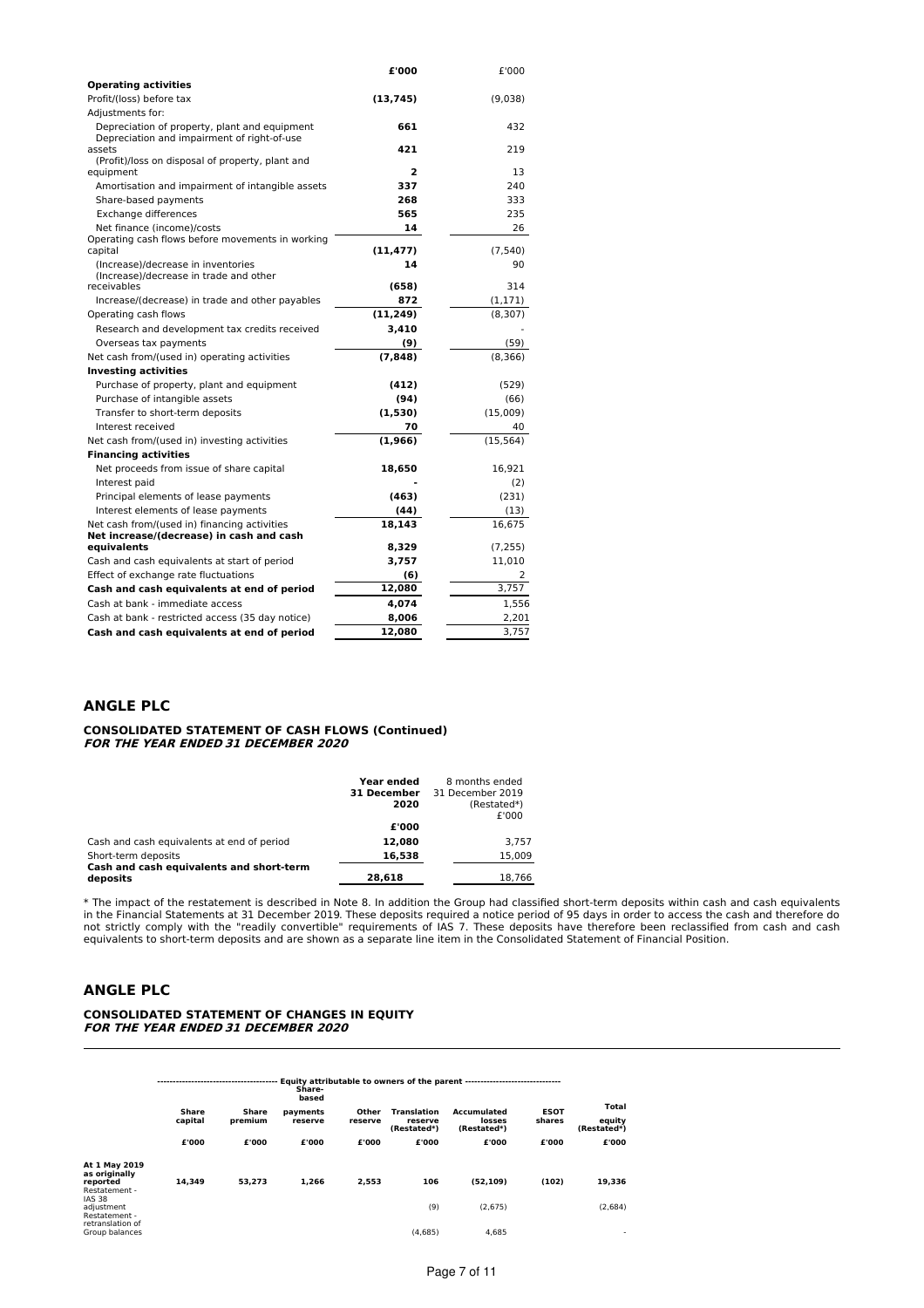| At 1 May 2019<br>restated          | 14,349 | 53,273 | 1,266 | 2,553 | (4,588)  | (50, 099)               | (102) | 16,652    |
|------------------------------------|--------|--------|-------|-------|----------|-------------------------|-------|-----------|
| For the 8                          |        |        |       |       |          |                         |       |           |
| months to 31<br>December 2019      |        |        |       |       |          |                         |       |           |
| Consolidated                       |        |        |       |       |          |                         |       |           |
| profit/(loss) as<br>originally     |        |        |       |       |          |                         |       |           |
| reported                           |        |        |       |       |          | (6, 248)                |       | (6, 248)  |
| Restatement -<br><b>IAS 38</b>     |        |        |       |       |          |                         |       |           |
| adjustment                         |        |        |       |       |          | (1,046)                 |       | (1,046)   |
| Restatement -                      |        |        |       |       |          |                         |       |           |
| retranslation of<br>Group balances |        |        |       |       |          | (262)                   |       | (262)     |
| Other                              |        |        |       |       |          |                         |       |           |
| comprehensive<br>income/(loss):    |        |        |       |       |          |                         |       |           |
| Exchange                           |        |        |       |       |          |                         |       |           |
| differences on<br>translating      |        |        |       |       |          |                         |       |           |
| foreign                            |        |        |       |       |          |                         |       |           |
| operations as<br>originally        |        |        |       |       |          |                         |       |           |
| reported                           |        |        |       |       | (24)     |                         |       | (24)      |
| Restatement -<br>IAS 38            |        |        |       |       |          |                         |       |           |
| adjustment                         |        |        |       |       | 3        |                         |       | 3         |
| Restatement -<br>retranslation of  |        |        |       |       |          |                         |       |           |
| Group balances                     |        |        |       |       | 262      |                         |       | 262       |
| Total<br>comprehensive             |        |        |       |       |          |                         |       |           |
| income/(loss)                      |        |        |       |       |          |                         |       |           |
| restated                           |        |        |       |       | 241      | (7, 556)                |       | (7, 315)  |
| Issue of shares<br>(net of costs)  | 2,928  | 13,999 |       |       |          |                         |       | 16,927    |
| Share-based                        |        |        | 333   |       |          |                         |       |           |
| payments<br>Released on            |        |        |       |       |          |                         |       | 333       |
| forfeiture<br>Released on          |        |        | (78)  |       |          | 78                      |       |           |
| exercise                           |        |        | (3)   |       |          | 3                       |       |           |
|                                    |        |        |       |       |          |                         |       |           |
| At 31                              |        |        |       |       |          |                         |       |           |
| <b>December</b><br>2019 restated   | 17,277 | 67,272 | 1,518 | 2,553 | (4, 347) | (57, 574)               | (102) | 26,597    |
|                                    |        |        |       |       |          |                         |       |           |
|                                    |        |        |       |       |          |                         |       |           |
| At 31<br><b>December</b>           |        |        |       |       |          |                         |       |           |
| 2019 as                            |        |        |       |       |          |                         |       |           |
| originally<br>reported             | 17,277 | 67,272 | 1,518 | 2,553 | 82       | (58, 276)               | (102) | 30,324    |
| Restatement -                      |        |        |       |       |          |                         |       |           |
| IAS 38<br>adjustment               |        |        |       |       | (6)      | (3, 721)                |       | (3, 727)  |
| Restatement -                      |        |        |       |       |          |                         |       |           |
| retranslation of<br>Group balances |        |        |       |       | (4, 423) | 4,423                   |       |           |
| At 31                              |        |        |       |       |          |                         |       |           |
| December<br>2019 restated          | 17,277 | 67,272 | 1,518 | 2,553 | (4, 347) | (57, 574)               | (102) | 26,597    |
| For the year to                    |        |        |       |       |          |                         |       |           |
| 31 December                        |        |        |       |       |          |                         |       |           |
| 2020<br>Consolidated               |        |        |       |       |          |                         |       |           |
| profit/(loss)                      |        |        |       |       |          | (11, 606)               |       | (11, 606) |
| Other<br>comprehensive             |        |        |       |       |          |                         |       |           |
| income/(loss):                     |        |        |       |       |          |                         |       |           |
| Exchange<br>differences on         |        |        |       |       |          |                         |       |           |
| translating                        |        |        |       |       |          |                         |       |           |
| foreign<br>operations              |        |        |       |       | 562      |                         |       | 562       |
| Total                              |        |        |       |       |          |                         |       |           |
| comprehensive<br>income/(loss)     |        |        |       |       | 562      | (11, 606)               |       | (11, 044) |
| Issue of shares                    |        |        |       |       |          |                         |       |           |
| (net of costs)<br>Share-based      | 4,263  | 14,260 |       |       |          |                         |       | 18,523    |
| payments                           |        |        | 268   |       |          |                         |       | 268       |
| Released on<br>forfeiture          |        |        | (37)  |       |          | 37                      |       |           |
| Released on                        |        |        |       |       |          |                         |       |           |
| exercise                           |        |        | (4)   |       |          | $\overline{\mathbf{4}}$ |       |           |
|                                    |        |        |       |       |          |                         |       |           |
| At 31<br>December                  |        |        |       |       |          |                         |       |           |
| 2020                               | 21,540 | 81,532 | 1,745 | 2,553 | (3,785)  | (69, 139)               | (102) | 34,344    |
|                                    |        |        |       |       |          |                         |       |           |

\* The impact of the restatement is described in Note 8.

# **ANGLE PLC**

# **NOTES TO THE PRELIMINARY ANNOUNCEMENT FOR THE YEAR ENDED 31 DECEMBER 2020**

### **1 Preliminary announcement**

The preliminary results for the year ended 31 December 2020 were approved by the Board of Directors on 29 April 2021.

The preliminary announcement set out above does not constitute ANGLE plc's statutory Financial Statements for the year ended 31 December 2020 or the eight months ended 31 December 2019 (as restated) within the meaning of section 434 of the Companies Act 2006 but is derived from those audited Financial Statements (as restated).

The auditor's report on the Consolidated Financial Statements for the periods ended 31 December 2020 and 31 December 2019 is unqualified and does not contain statements under s498(2) or (3) of the Companies Act 2006. PricewaterhouseCoopers were appointed as the Group's new auditor for the year ended 31 December 2020.

The accounting policies used for the year ended 31 December 2020 are unchanged from those used for the statutory Financial Statements for the period ended 31 December 2019. The December 2020 statutory accounts will be delivered to the Registrar of Companies following the Company's Annual General Meeting.

# **2 Compliance with accounting standards**

While the financial information included in this preliminary announcement has been computed in accordance with the measurement principles of International Financial Reporting Standards (IFRS), this announcement does not itself contain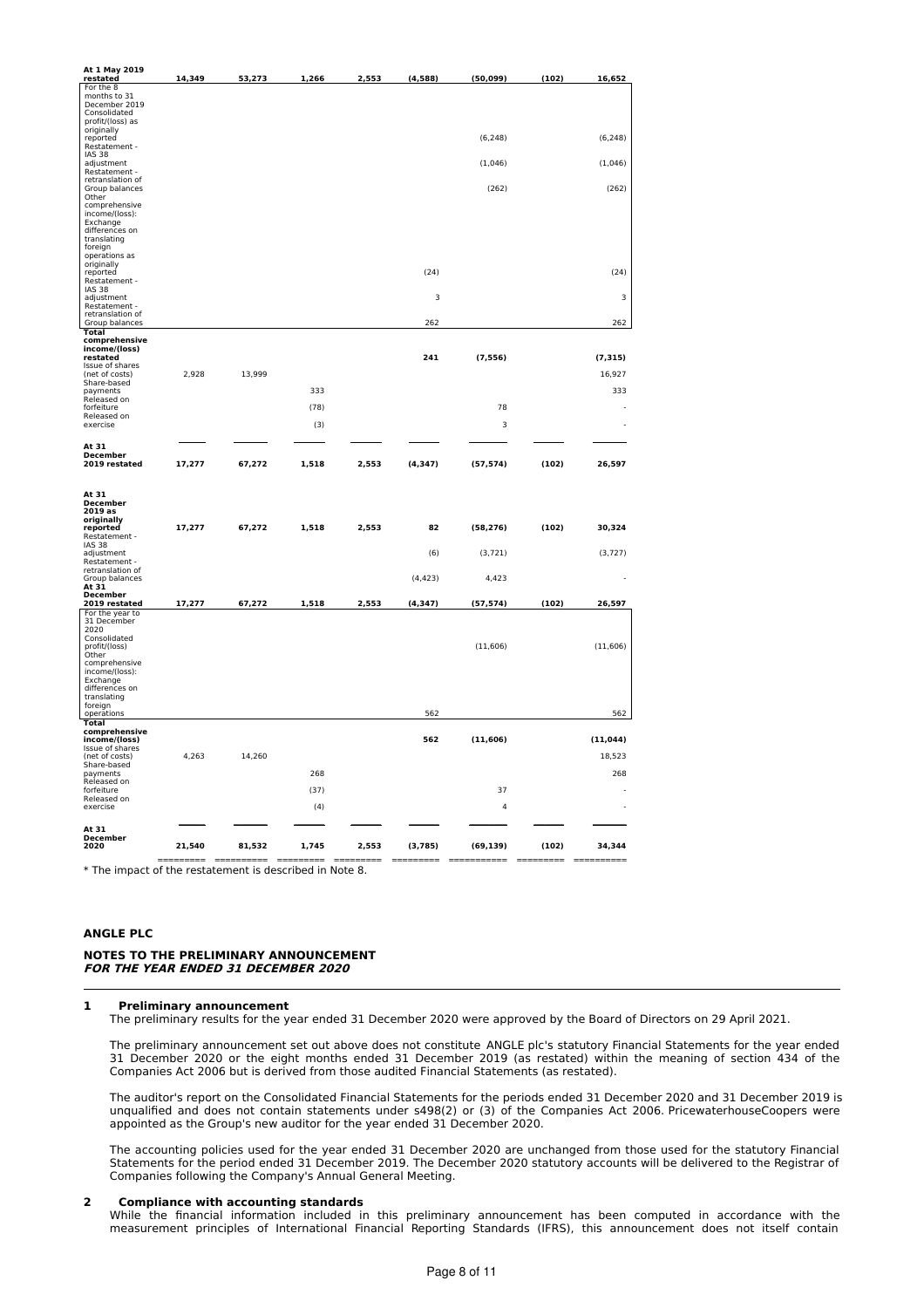### **Accounting standards adopted in the year**

No new accounting standards that have become effective and adopted in the year have had a significant effect on the Group's Financial Statements.

### **Accounting standards issued but not yet effective**

At the date of authorisation of the Financial Statements, there were a number of other Standards and Interpretations (International Financial Reporting Interpretation Committee - IFRIC) which were in issue but not yet effective, and therefore have not been applied in these Financial Statements. The Directors have not yet assessed the impact of the adoption of these standards and interpretations for future periods.

### **3 Going concern**

The Group's business activities, together with the factors likely to affect its future development, performance and financial position are set out in the Chairman's Statement.

The Directors have considered the uncertainties, risks and potential impact on the business associated with Brexit, COVID-19 impacts and potential FDA delays and are carefully managing the discretionary expenditure in line with available cash resources.

The Directors have prepared and reviewed the financial projections for the 12 month period from the date of approval of these Financial Statements with discretionary expenditure carefully controlled. Based on the level of existing cash and expected R&D tax credits, the projected income and expenditure (the timing of some of which is at the Group's discretion) and other potential sources of funding, the Directors have a reasonable expectation that the Company and Group have adequate resources to continue in business for the foreseeable future. Accordingly the going concern basis has been used in preparing the Financial Statements.

# **4 Critical accounting estimates and judgements**

The preparation of the Financial Statements requires the use of estimates, assumptions and judgements that affect the reported amounts of assets and liabilities at the date of the Financial Statements and the reported amounts of revenues and expenses during the reporting period. Although these estimates, assumptions and judgements are based on the Directors' best knowledge of the amounts, events or actions, and are believed to be reasonable, actual results ultimately may differ from those estimates.

The estimates, assumptions and judgements that have a significant risk of causing a material adjustment to the carrying amounts of assets and liabilities are described below.

### Valuation and amortisation of internally-generated intangible assets (Note 8)

IAS 38 Intangible Assets contains specific criteria that if met mean development expenditure must be capitalised as an internally generated intangible asset. Judgements are required in both assessing whether the criteria are met, (for example, differentiating between enhancements and maintenance) and then in applying the rules (for example, determining an estimated useful life). Intangible assets are amortised over their useful lives.

IAS 38 criteria are reviewed at the end of each accounting period. The Group assessed the cumulative capitalised product development expenditure and determined that some of these costs did not fully meet the required IAS 38 criteria as it is now considered that the technical feasibility of a product in development is not proven until regulatory clearance is achieved. This approach is consistent with other companies in the sector. A prior year adjustment has been made to restate the previously capitalised costs not meeting IAS 38's recognition criteria on technical feasibility. Restated intangible assets had a carrying value of £4.0 million at 31 December 2019 and £4.1 million at 30 April 2019.

### Share-based payments

In calculating the fair value of equity-settled share-based payments the Group uses options pricing models. The Directors are required to exercise their judgement in choosing an appropriate options pricing model and determining input parameters that may have a material effect on the fair value calculated. These key input parameters are expected volatility, expected life of the options and the number of options expected to vest.

### Leases - extension and/or termination options

The Group has three lease contracts that include extension and/or termination options. The Directors exercise significant judgement in determining whether these extension and/or termination options are reasonably certain to be exercised, and agreed that it was reasonable to assume that these lease contracts would be extended beyond the termination option/notice period due to significant fit-out and renovations to create specialist laboratories and the prohibitive cost of finding equivalent alternative accommodation. The impact of including the extension and/or termination options is to increase both the carrying value of the right-of-use assets and the non-current lease liability at the reporting date by £0.8 million (2019: £0.9 million).

### **5 Tax**

The Group undertakes R&D activities. In the UK these activities qualify for tax relief and result in R&D tax credits.

# **6 Earnings/(loss) per share**

The basic and diluted earnings/(loss) per share is calculated by dividing the after tax loss for the year attributable to the owners of the parent of £11.6 million (eight months ended 31 December 2019 restated: £7.6 million) by the weighted average number of shares in the year.

In accordance with IAS 33 Earnings per share, 1) the "basic" weighted average number of Ordinary shares calculation excludes shares held by the Employee Share Ownership Trust (ESOT) as these are treated as treasury shares and 2) the "diluted" weighted average number of Ordinary shares calculation considers potentially dilutive Ordinary shares from instruments that could be converted. Share options are potentially dilutive where the exercise price is less than the average market price during the period. Due to losses in the 2020 and 2019 reporting periods, share options are non-dilutive for those periods as adding them would have the effect of reducing the loss per share and therefore the diluted loss per share is equal to the basic loss per share.

The basic and diluted earnings/(loss) per share are based on 178,036,093 weighted average ordinary £0.10 shares for the year (eight months ended 31 December 2019: 163,682,011).

### **7 Share capital**

The Company has one class of Ordinary shares which carry no right to fixed income and at 31 December 2020 had 215,405,178 ordinary shares of £0.10 each allotted, called up and fully paid (31 December 2019: 172,771,483).

The Company issued 42,608,695 new Ordinary shares with a nominal value of £0.10 at an issue price of £0.46 per share in a subscription of shares realising gross proceeds of £19.6 million (£18.5 million net of expenses of £1.1 million). Shares were admitted to trading on AIM in November 2020.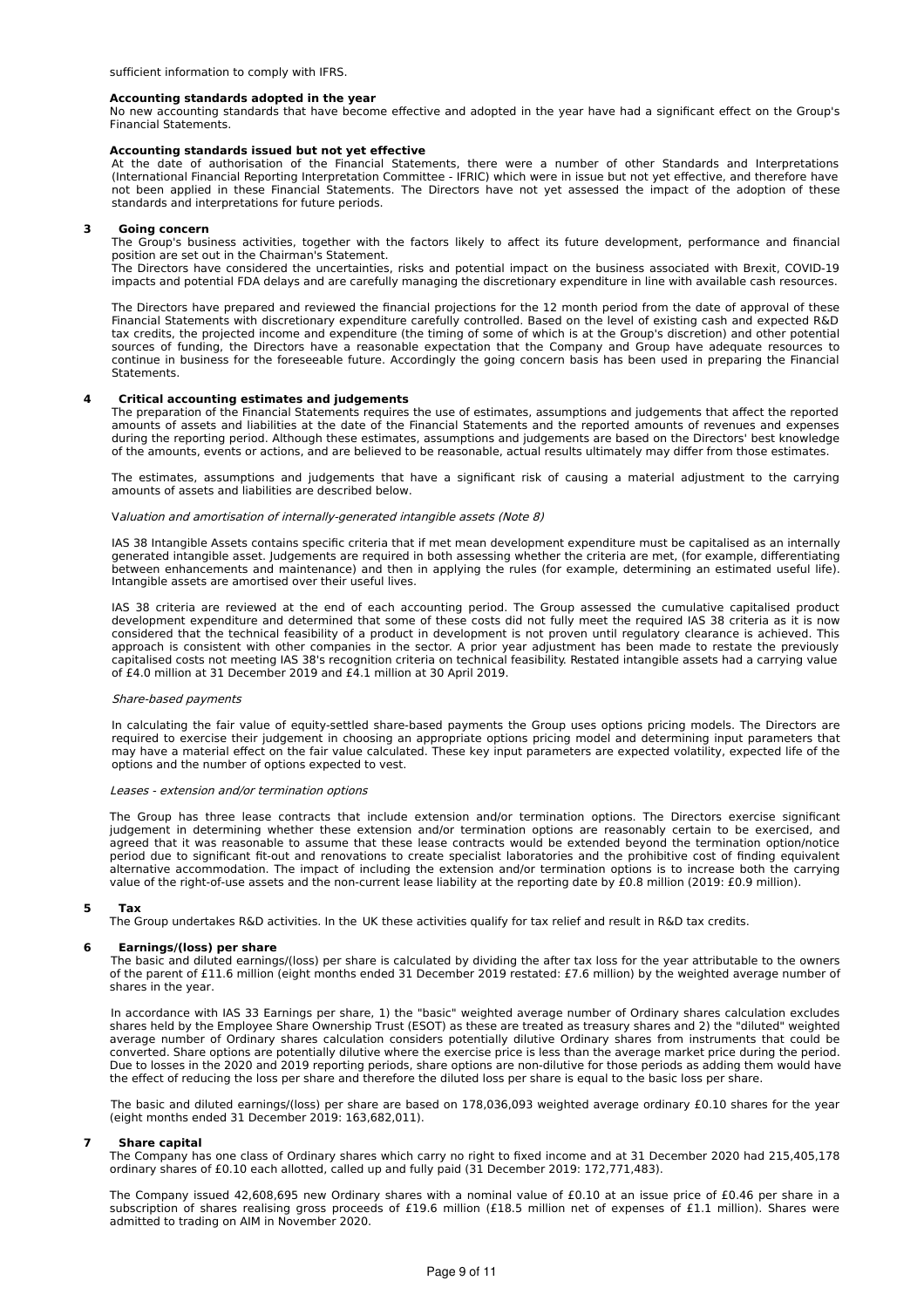The Company issued 25,000 new Ordinary shares with a nominal value of £0.10 at an exercise price of £0.645 per share as a result of the exercise of share options by an employee. Shares were admitted to trading on AIM in February 2020.

# **8 Restatement**

The Group has restated its Financial Statements as detailed below. These restatement amendments have no cash impact.

# **IAS 38 Capitalisation of product development expenditure**

The Group has restated its Financial Statements at 31 December 2019 and 30 April 2019 following a detailed review of its policy for the capitalisation of product development costs. "Product development" relates to internally generated intangible assets that are capitalised in accordance with IAS 38 Intangible Assets. IAS 38 criteria are reviewed at the end of each accounting period. The Group assessed the cumulative capitalised product development expenditure and determined that some of these costs did not fully meet the required IAS 38 criteria as it is now considered that the technical feasibility of a product in development is not proven until regulatory clearance is achieved. This approach is consistent with other companies in the sector. A prior year adjustment has been made to restate the previously capitalised costs not meeting IAS 38's recognition criteria on technical feasibility. Restated intangible assets had a carrying value of £4.0 million at 31 December 2019 and £4.1 million at 30 April 2019.

### **Retranslation of Group loans**

The Group has restated its Financial Statements at 31 December 2019 and 30 April 2019 to not treat historic Group loans with US subsidiaries as part of the Group's net investment in those foreign operations. As a result, exchange differences previously recognised in other comprehensive income on consolidation have been reclassified to the income statement. The restatement resulted in a reserve movement decreasing accumulated losses and increasing translation reserve in the Consolidated Statement of Financial Position by £4.4 million at 31 December 2019 and by £4.7 million at 30 April 2019.

The restatement movements are shown below:

### **Consolidated Statement of Comprehensive Income (extract)**

|                                                           | 8 months ended Restatement Restatement<br>31 December 2019<br>as originally reported | <b>IAS 38</b> | translation<br>οt<br>Group<br>balances | 8 months<br>ended<br>31<br>December<br>2019 |
|-----------------------------------------------------------|--------------------------------------------------------------------------------------|---------------|----------------------------------------|---------------------------------------------|
|                                                           | £'000                                                                                | £'000         | £'000                                  | Restated<br>£'000                           |
| Operating costs                                           | (8, 204)                                                                             | (1.046)       | (262)                                  | (9, 512)                                    |
| Profit/(loss) before tax                                  | (7.730)                                                                              | (1.046)       | (262)                                  | (9,038)                                     |
| Other comprehensive<br>income/(loss)                      | (24)                                                                                 | 3             | 262                                    | 241                                         |
| Total comprehensive<br>income/(loss)                      | (6, 272)                                                                             | (1.043)       |                                        | (7, 315)                                    |
| Earnings/(loss) per share<br>Basic and diluted (pence per | (3.82)                                                                               | (0.64)        | (0.16)                                 | (4.62)                                      |
| share)                                                    |                                                                                      |               |                                        |                                             |

### **Consolidated Statement of Financial Position (extract)**

|                                     | Year ended<br>30 April 2019<br>as originally<br>reported<br>£'000 | Restatement<br>IAS 38<br>£'000 | Restatement<br>translation<br>of Group<br>balances<br>£'000 | Year<br>ended<br>30 April<br>2019<br>Restated<br>£'000 | 8 months<br>ended 31<br>December<br>2019 as<br>originally<br>reported<br>£'000 | Restatement<br>IAS 38<br>£'000 | Restatement<br>translation<br>of Group<br>balances<br>£'000 | 8 months<br>ended 31<br>December<br>2019<br>Restated<br>£'000 |
|-------------------------------------|-------------------------------------------------------------------|--------------------------------|-------------------------------------------------------------|--------------------------------------------------------|--------------------------------------------------------------------------------|--------------------------------|-------------------------------------------------------------|---------------------------------------------------------------|
| Intangible<br>assets<br>Translation | 6.833                                                             | (2.684)                        | ۰.                                                          | 4.149                                                  | 7.701                                                                          | (3.727)                        | ٠                                                           | 3.974                                                         |
| reserves<br>Accumulated             | 106                                                               | (9)                            | (4,685)                                                     | (4,588)                                                | 82                                                                             | (6)                            | (4.423)                                                     | (4,347)                                                       |
| losses                              | (52, 109)                                                         | (2,675)                        | 4,685                                                       | (50,099)                                               | (58,276)                                                                       | (3, 721)                       | 4,423                                                       | (57, 574)                                                     |

### **Consolidated Statement of Cash Flows (extract)**

|                                                             | 8 months ended<br>31 December 2019<br>as originally reported | Restatement Restatement<br><b>IAS 38</b> | translation<br>оf<br>Group<br>balances | 8 months<br>ended<br>31<br>December<br>2019<br>Restated |
|-------------------------------------------------------------|--------------------------------------------------------------|------------------------------------------|----------------------------------------|---------------------------------------------------------|
|                                                             | £'000                                                        | £'000                                    | £'000                                  | £'000                                                   |
| Operating cash flows before<br>movements in working capital | (6.494)                                                      | (1.046)                                  | ۰                                      | (7.540)                                                 |
| Operating cash flows                                        | (6, 942)                                                     | (1, 365)                                 | ۰                                      | (8,307)                                                 |
| Purchase of intangible assets                               | (1,431)                                                      | 1,365                                    |                                        | (66)                                                    |

### **9 Shareholder communications**

Copies of this announcement are posted on the Company's website [www.ANGLEplc.com](http://www.angleplc.com).

The Annual General Meeting (AGM) of the Company will be held at 2:00 pm on Wednesday 30 June 2021 at ANGLE plc, 10 Nugent Road, Surrey Research Park, Guildford, Surrey GU2 7AF. In line with the UK Government's current COVID-19 requirements to maintain social distancing this will be a closed meeting and Shareholders will not be permitted to attend the AGM in person. Shareholders will be able to join the AGM remotely with questions invited to be submitted before the meeting. Details will be included in the notice of AGM. The Company will continue to monitor the ongoing situation with regard to COVID-19 and any changes to the format of the meeting, including the ability for Shareholders to attend in person, will be notified through a regulatory news service ("**RNS**").

Notice of the meeting will be enclosed with the audited Statutory Financial Statements.

The audited Statutory Financial Statements for the year ended 31 December 2020 are expected to be distributed to shareholders by 4 June 2021 and will subsequently be available on the Company's website or from the registered office, 10 Nugent Road, Surrey Research Park, Guildford, GU2 7AF.

This preliminary announcement was approved by the Board of Directors on 29 April 2021.